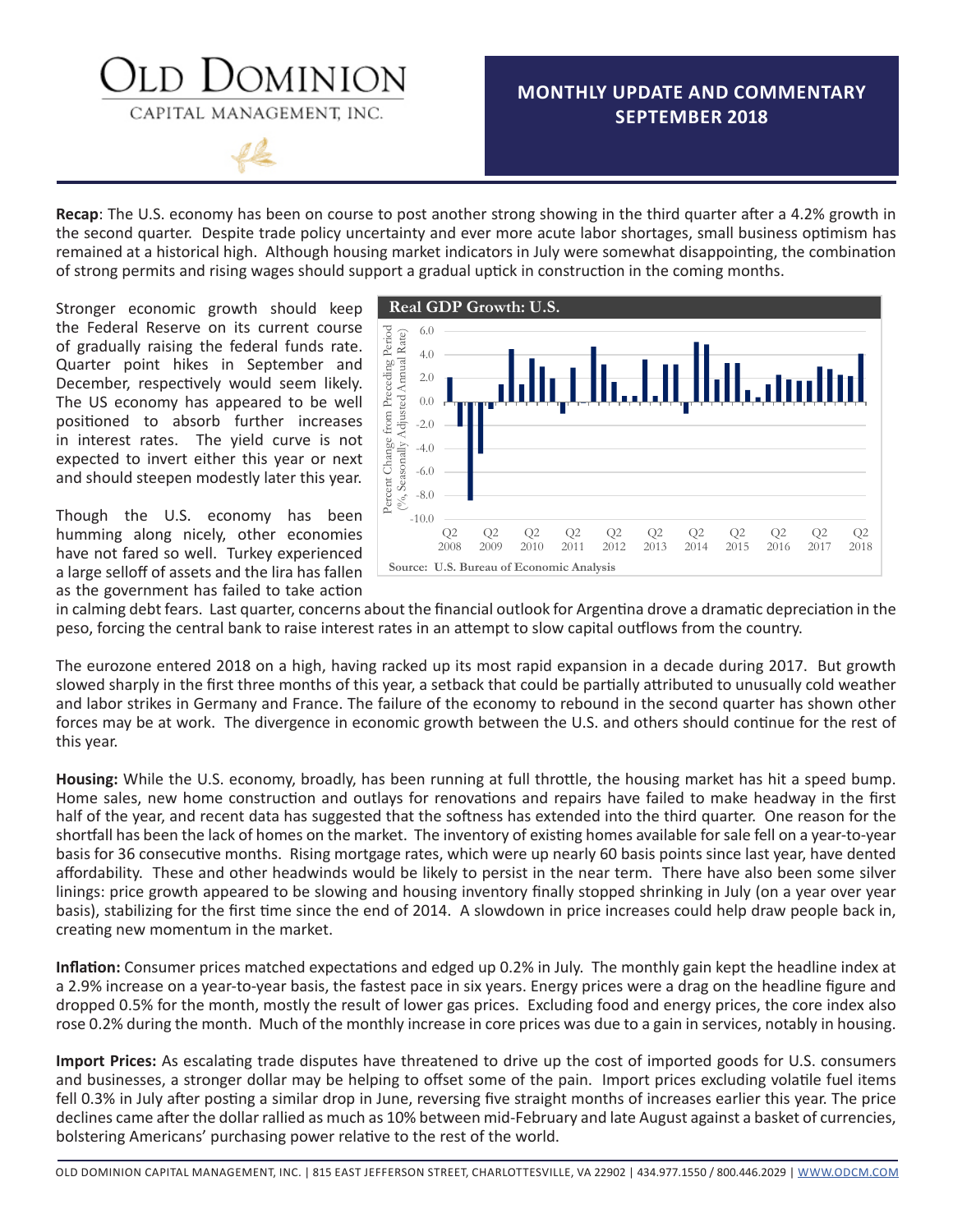## JOMINION

CAPITAL MANAGEMENT, INC.



Global trade contracts have been decided months in advance, so movements in exchange rates affected import prices with some lag. Accordingly, the dollar appreciation should weigh on import prices and push up export prices in coming quarters. Another potential downward force on prices has been tariff retaliation from U.S. trade partners, which constrained demand for U.S. goods abroad.

**Labor market:** Wage growth, stubbornly sluggish for years following the 2007-2009 downturn, has picked up as the labor market has tightened and employers have raised pay to attract and retain workers. Wages and salaries rose 2.8% from a year earlier,

the strongest gain since September 2008, a sign the strong labor market has boosted wages as employers compete for scarce workers. Wage gains have come with a modest pickup in inflation, which is eating at some of the gains for workers. Inflation has continued to hover near the Federal Reserve's 2% year-over-year target.

**Dollar:** Countries with large U.S. currency debts and big foreign capital flows have been at risk as the U.S. dollar has climbed. The dollar's continued rise has injected further risk into emerging markets, particularly those which have been borrowing heavily in the U.S. currency and benefiting from foreign investment, such as, Turkey, Hungary, Argentina, Poland, and Chile.

Countries with large chunks of equities and bonds held by foreign investors have also become increasingly vulnerable as markets turn more volatile. A rising dollar has pressured prices for commodities, which are denominated in the U.S. currency and become less affordable to foreign buyers when the dollar appreciates. That could be bad news for

commodity exporters like Brazil, Chile and Russia. Meanwhile, commodity importers whose currencies have been battered, like Turkey, India and China, now have to pay up for oil and other raw materials.

There is reason to believe the rest of the year will be calmer for the dollar, meaning less risky for emerging markets and other volatile assets. Against major currencies like the euro, the dollar has stopped climbing. A good deal of divergence between growth and monetary policy in Europe and the U.S. already looks priced in. Where the dollar's strength has exposed weak links in emerging markets, such as Turkey, it could continue to cause problems. The Turkish turmoil has



shown that, even without direct economic links among countries, one currency's fall can trigger others to follow suit. At the very least, seeing one currency tumble has reminded investors of the risks that come with emerging markets.

The bigger picture will be influenced a good deal by the trade dispute between the U.S. and China and whether the Chinese yuan continues to fall, raising depreciation pressures on other currencies.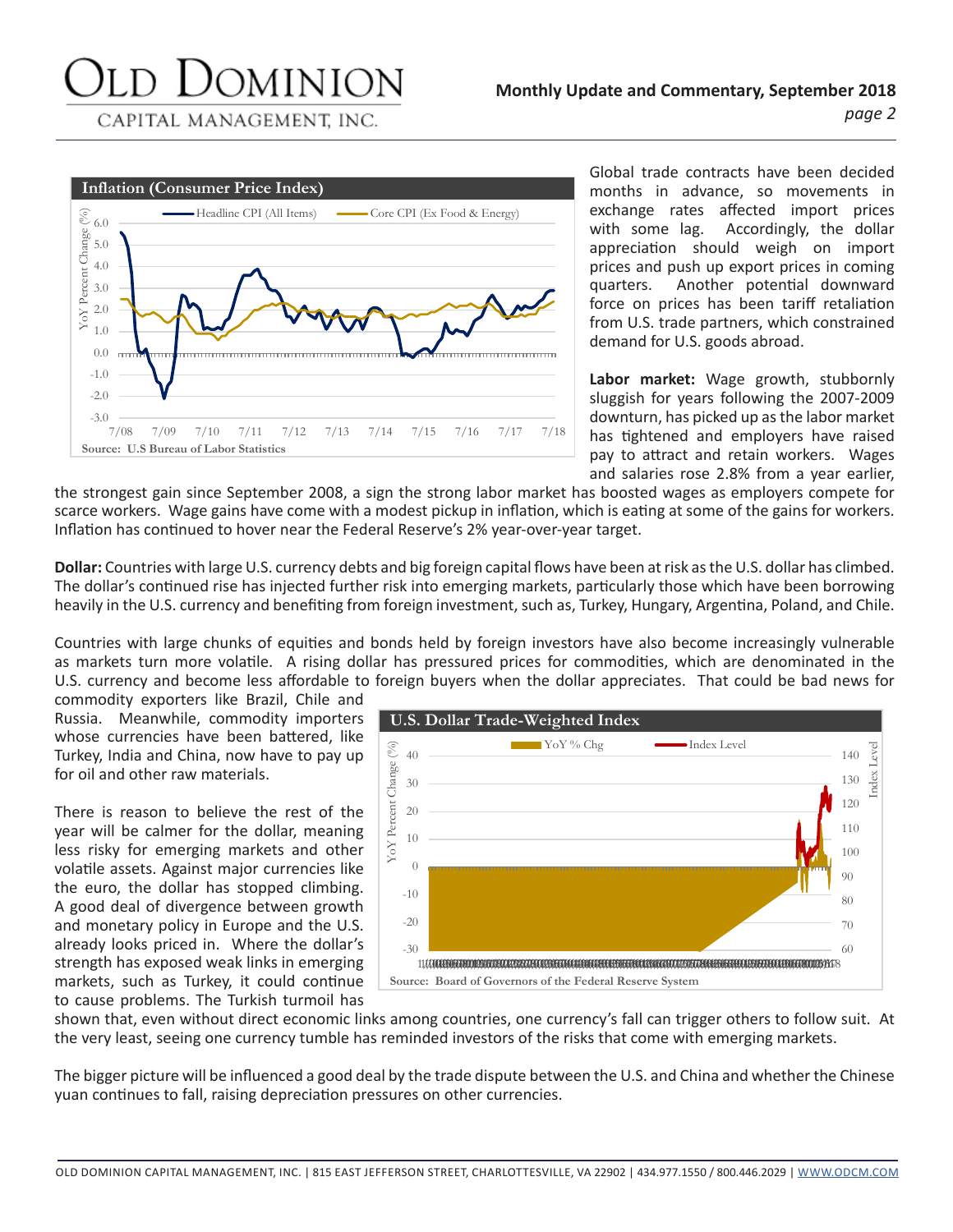### JOMINION

CAPITAL MANAGEMENT, INC.

**Tariff:** The U.S. and Mexico have agreed on the key sticking points between the two countries that had held up renegotiating of the NAFTA for over a year. The deal would still need approval by the U.S. and Mexican legislatures and negotiators still hope that Canada will join as well.

The Trump administration has heralded economic strength as a source of leverage in its quest to force rivals to make concessions to the U.S. on trade. Those talks have entered a new phase, with an understanding with Mexico on the NAFTA, and an agreement to hold off on tariffs against Europe after a Washington visit by European Commission President. The U.S. and China, meanwhile, have made little progress in behind-the-scenes efforts to restart formal trade talks. A trade war with the United States, should one come to pass, would weigh on Chinese economic growth, but it probably would not bring the economy completely to its knees.

The first round of U.S. tariffs has begun to reverberate globally, and the economic effects could become more apparent if they remain in place—and as other countries retaliate. But for many U.S. trading partners, the tariffs may be just one of many challenges they face.

**Eurozone:** Real GDP growth in the Eurozone slowed modestly in Q2 to 2.1%. That said, the manufacturing sector and consumer spending were bright spots. A tight labor market along with slowly rising incomes should support economic growth in the coming quarters. While GDP growth has remained solid, inflation in the Eurozone has been benign. Although headline inflation has picked up to reach the ECB's 2% target in recent months, core inflation still remained steady around 1% and has restrained the more rapid removal of policy accommodation on the part of the ECB. The ECB has planned to end its QE program at the end of this year. Assuming economic growth and inflation continue to pick up, the ECB should begin raising interest rates in mid-2019.

Amid the backdrop of solid economic growth and accommodative monetary policy, trade tensions in the Eurozone heated up in Q2 as the Trump administration threatened a 25% tariff on auto imports from the European Union (EU). A recent Washington, D.C. summit has since calmed the nerves of trade watchers as the EU and US agreed to work toward removing



trade barriers. However, the situation could deteriorate again if negotiations were to reach an impasse.

A full-blown trade war, should one come to pass, probably would not completely derail the Eurozone economy. Exports to the United States have totaled just 2.5% of Eurozone GDP in 2017, meaning that the effect from tariffs could be painful, but not large enough to meaningfully drag on the overall economy. Although trade tensions have presented a downside risk, the economic expansion should remain in place, and real GDP should grow roughly 2% in 2018.

**Turkey:** Like a number of other emerging markets Turkey has depended heavily on foreign capital to finance domestic spending. Moreover, Turkish government has refused to allow domestic interest rates to rise. This has amplified concerns that Turkey could be headed for a debt crisis.

Turkey is too small a share of the global economy to trigger a broader global crisis. Contagion risk via trade linkages has been low, although Europe is most exposed. Similarly, financial contagion has been limited, with Spanish, Italian, and French banks at risk to lose a tiny proportion of foreign loans.

Although concerns have eased in recent weeks, Turkey is not out of the woods yet. It should remain in the early stages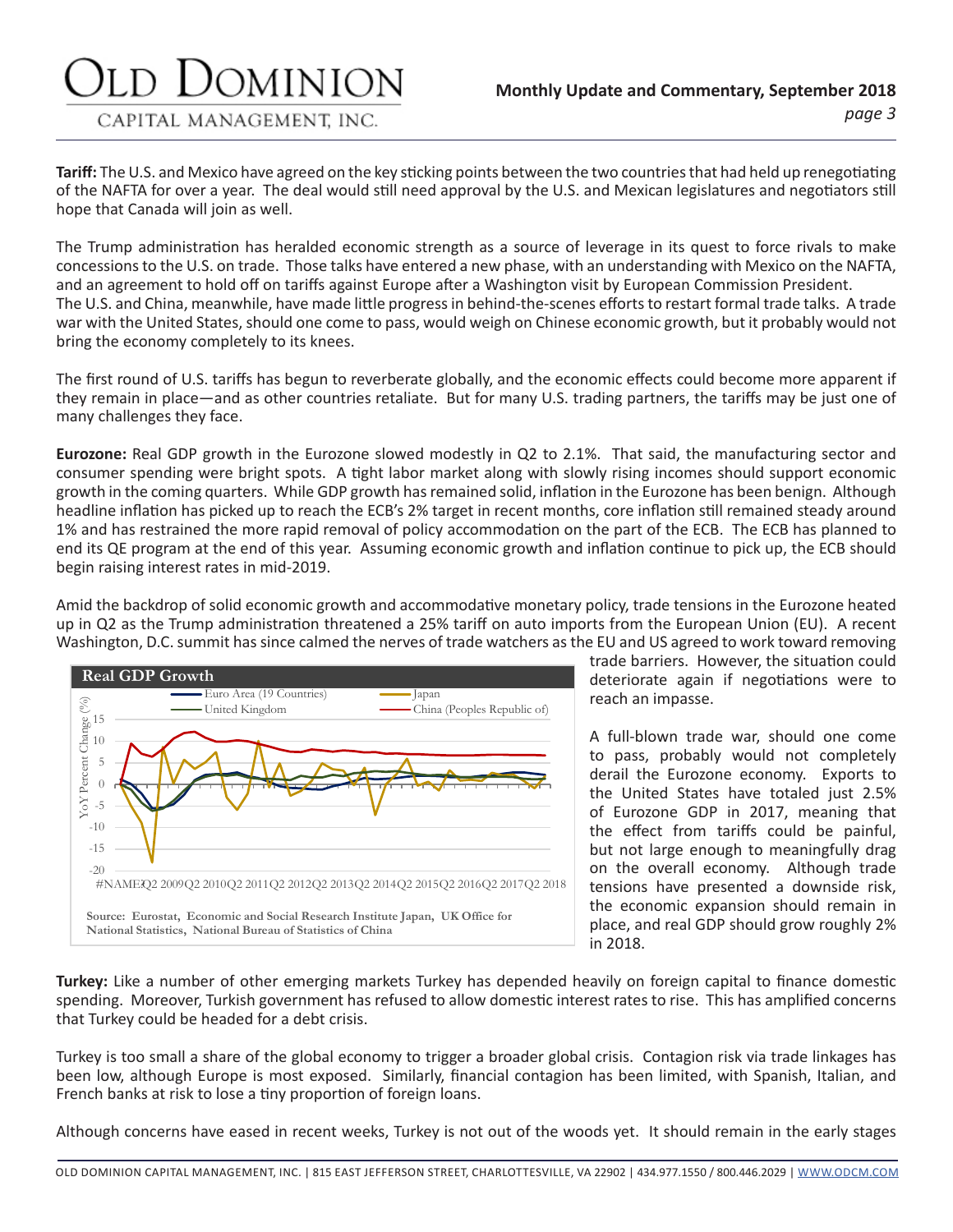### d Dominion

#### CAPITAL MANAGEMENT, INC.

of a balance of payments crisis. A sudden stop to capital inflows has occurred, and the next step for Turkey would involve spending cuts and an emphasis on boosting exports to help generate foreign currency required to pay for its large external obligations. The medicine will be bitter, but the sooner Turkish authorities follow through with interest rate increases, capital controls, and fiscal spending cuts, the more likely they can mitigate the economic fallout.

That said, contagion to other economies could still occur through confidence and sentiment channels. That has been evident recently with the turmoil in global financial markets that have driven a selloff in risk assets and emerging market currencies, and a bid for developed market bonds. Further bouts of volatility could occur as emerging market economies with large imbalances have been targeted one-by-one by increasingly discerning investors.

**Outlook:** U.S. Real GDP grew at a 4.2% pace during the second quarter. Moreover, the underlying details were even stronger than the headline number, with real final sales surging at a 5.1% annual rate, as inventories were drawn down sharply. While there is doubt in seeing another 4% GDP number in coming quarters, the economy clearly has strong momentum going into the second half of the year. Part of the second quarter's strength came from efforts to produce and ship products ahead of retaliatory tariffs. The inventory drawdown pulled production forward and left inventories exceptionally lean throughout the supply chain. Despite a fading boost from fiscal stimulus and rising short-term interest rates, rebuilding inventories should keep output growing at around a 3% pace for the next two quarters.

Looking forward, the global economic expansion should remain intact through at least the end of 2019. Although many central banks have started the process of slowly raising interest rates, monetary policy remains accommodative in most economies, which should continue to support global economic expansion.

*Sources: Department of Labor, Department of Commerce, Eurostat*

#### **RISKS AND OTHER IMPORTANT CONSIDERATIONS**

Old Dominion Capital Management, Inc. ("ODCM") is an SEC-registered investment adviser. This document does not constitute an offer to sell or the solicitation of an offer to purchase any security or investment product or service nor shall it be construed or relied upon as providing any type of investment, legal, tax or other advice. Past performance is no guarantee of future results. The views and opinions expressed here are for informational and educational purposes only as of the date of writing and may change at any time based on market or other conditions and may not come to pass. This material is not intended to be relied upon as investment advice or recommendations, does not constitute a solicitation to buy or sell securities and should not be considered specific legal, investment or tax advice. The information provided does not consider the specific objectives, financial situation, or needs of any specific person. All investments carry a certain degree of risk and there is no assurance that an investment will provide positive performance over any period. Equity investments are subject to market risk or the risk that stocks will decline in response to such factors as adverse company news or industry developments or a general economic decline. Debt or fixed income securities are subject to market risk, credit risk, interest rate risk, call risk, tax risk, political and economic risk, and income risk. As interest rates rise, bond prices fall. Noninvestment-grade bonds involve heightened credit risk, liquidity risk, and potential for default. Foreign investing involves additional risks, including currency fluctuation, political and economic instability, lack of liquidity and differing legal and accounting standards. These risks are magnified in emerging markets.

#### **INDEX PERFORMANCE DISCLOSURES**

No investor can invest directly into a passive index. Investors should be aware that you cannot achieve the returns shown because an actual account will incur operating and management expenses from its investment and possibly advisory, custodial and/or recordkeeping expenses. The performance returns sampled here do not represent the impact that material economic and market factors might have on an investor's decision making process if the investor were invested in the market. The calculation of performance differs from actual account performance because the investment strategy may be adjusted by a client at any time for any reasons. The performance returns sampled here reflect the reinvestment of dividends and other distributions. Third party sources collect the data from financial institutions and related types of entities that created the indices and publish the indices values periodically. The third-party sources then calculate performance used in this document. All data is believed to be reliable but is not independently verified by ODCM.

Commentary is provided by Capital Market Consultants, Inc., a third-party service provider who obtained information from the sources listed above. All information is believed to be reliable but is not independently verified by ODCM.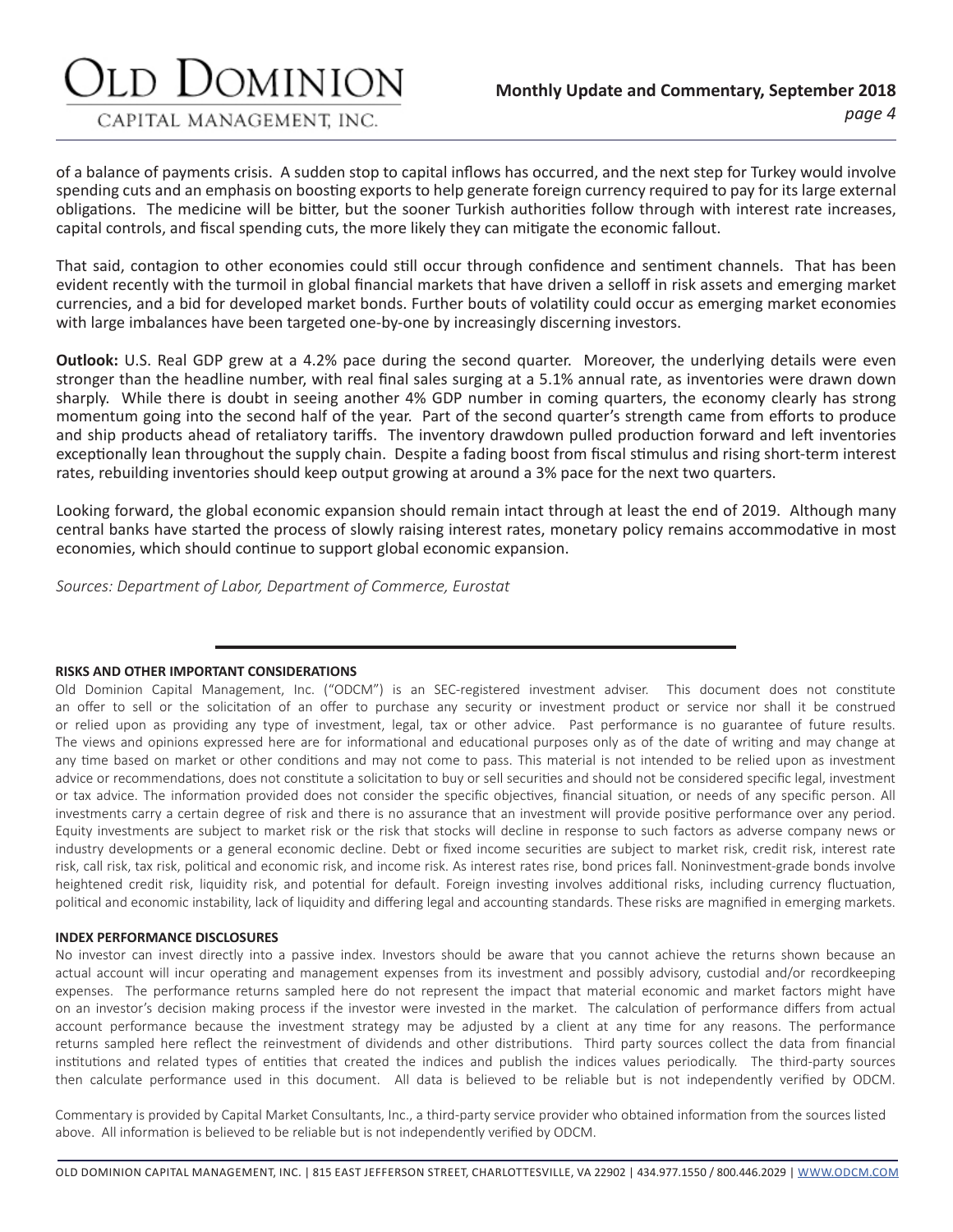# Old Dominion

**Monthly Update and Commentary, September 2018**

CAPITAL MANAGEMENT, INC.

*page 5*

#### **Index Performance as of: 8/31/2018**

|                               |         | 1 Week 1 Month | <b>QTD</b> | 3 Month | <b>YTD</b> | 1 Year | 3 Year | 5 Year |
|-------------------------------|---------|----------------|------------|---------|------------|--------|--------|--------|
|                               |         |                |            |         |            |        |        |        |
| <b>3000 Value</b>             | 0.26    | 1.55           | 5.39       | 5.69    | 4.17       | 13.04  | 12.57  | 11.25  |
| 3000                          | 0.98    | 3.51           | 6.95       | 7.65    | 10.39      | 20.25  | 15.86  | 14.26  |
| 3000 Growth                   | 1.70    | 5.53           | 8.52       | 9.55    | 16.60      | 27.50  | 19.10  | 17.22  |
| <b>1000 Value</b>             | 0.28    | 1.48           | 5.49       | 5.76    | 3.71       | 12.47  | 12.32  | 11.22  |
| 1000                          | 0.98    | 3.45           | 7.02       | 7.71    | 10.07      | 19.82  | 15.84  | 14.37  |
| 1000 Growth                   | 1.69    | 5.47           | 8.56       | 9.61    | 16.44      | 27.23  | 19.32  | 17.48  |
| <b>Mid Cap Value</b>          | 0.23    | 1.36           | 4.12       | 4.96    | 3.95       | 12.67  | 12.11  | 11.81  |
| <b>Mid Cap</b>                | 0.64    | 3.11           | 5.67       | 6.40    | 8.15       | 17.89  | 13.36  | 12.80  |
| <b>Mid Cap Growth</b>         | 1.24    | 5.76           | 8.03       | 8.45    | 13.87      | 25.06  | 15.29  | 14.20  |
| <b>2000 Value</b>             | 0.02    | 2.38           | 4.19       | 4.82    | 9.86       | 20.05  | 15.73  | 11.72  |
| 2000                          | 0.91    | 4.31           | 6.13       | 6.89    | 14.26      | 25.45  | 16.11  | 13.01  |
| 2000 Growth                   | 1.77    | 6.23           | 8.05       | 8.90    | 18.53      | 30.72  | 16.35  | 14.20  |
|                               |         |                |            |         |            |        |        |        |
| <b>S&amp;P 500</b>            | 0.98    | 3.26           | 7.10       | 7.76    | 9.94       | 19.66  | 16.11  | 14.53  |
| <b>Consumer Disc</b>          | 1.85    | 5.13           | 7.06       | 10.93   | 19.39      | 32.27  | 17.84  | 17.05  |
| <b>Consumer Staples</b>       | $-0.41$ | 0.52           | 4.61       | 9.32    | $-4.33$    | 1.00   | 7.37   | 9.27   |
| <b>Energy</b>                 | $-0.14$ | $-3.30$        | $-1.92$    | $-1.23$ | 4.75       | 22.10  | 7.29   | 1.16   |
| <b>Financials</b>             | 0.36    | 1.39           | 6.73       | 4.68    | 2.37       | 16.92  | 16.44  | 14.59  |
| <b>Health Care</b>            | 1.06    | 4.37           | 11.27      | 13.08   | 13.31      | 16.12  | 11.51  | 15.43  |
| <b>Industrials</b>            | 0.50    | 0.30           | 7.64       | 4.08    | 2.59       | 13.16  | 16.09  | 13.64  |
| <b>Information Technology</b> | 2.04    | 6.93           | 9.17       | 8.78    | 21.03      | 32.77  | 27.38  | 23.18  |
| <b>Materials</b>              | 0.48    | $-0.45$        | 2.50       | 2.85    | $-0.66$    | 9.96   | 13.41  | 10.20  |
| <b>Real Estate</b>            | 0.87    | 2.49           | 3.60       | 8.20    | 4.44       | 6.31   | 9.96   | 11.08  |
| <b>Telecom Services</b>       | $-1.57$ | 3.05           | 5.44       | 7.95    | $-3.36$    | 3.65   | 6.92   | 5.67   |
| <b>Utilities</b>              | $-0.49$ | 1.12           | 3.00       | 5.86    | 3.33       | 0.71   | 11.90  | 11.44  |
|                               |         |                |            |         |            |        |        |        |
| Dow Jones Industrial Avg.     | 0.79    | 2.56           | 7.51       | 6.99    | 6.73       | 21.00  | 19.16  | 14.64  |
| Wilshire 5000 (Full Cap)      | 0.91    | 3.57           | 6.98       | 7.76    | 10.59      | 20.45  | 15.76  | 14.09  |